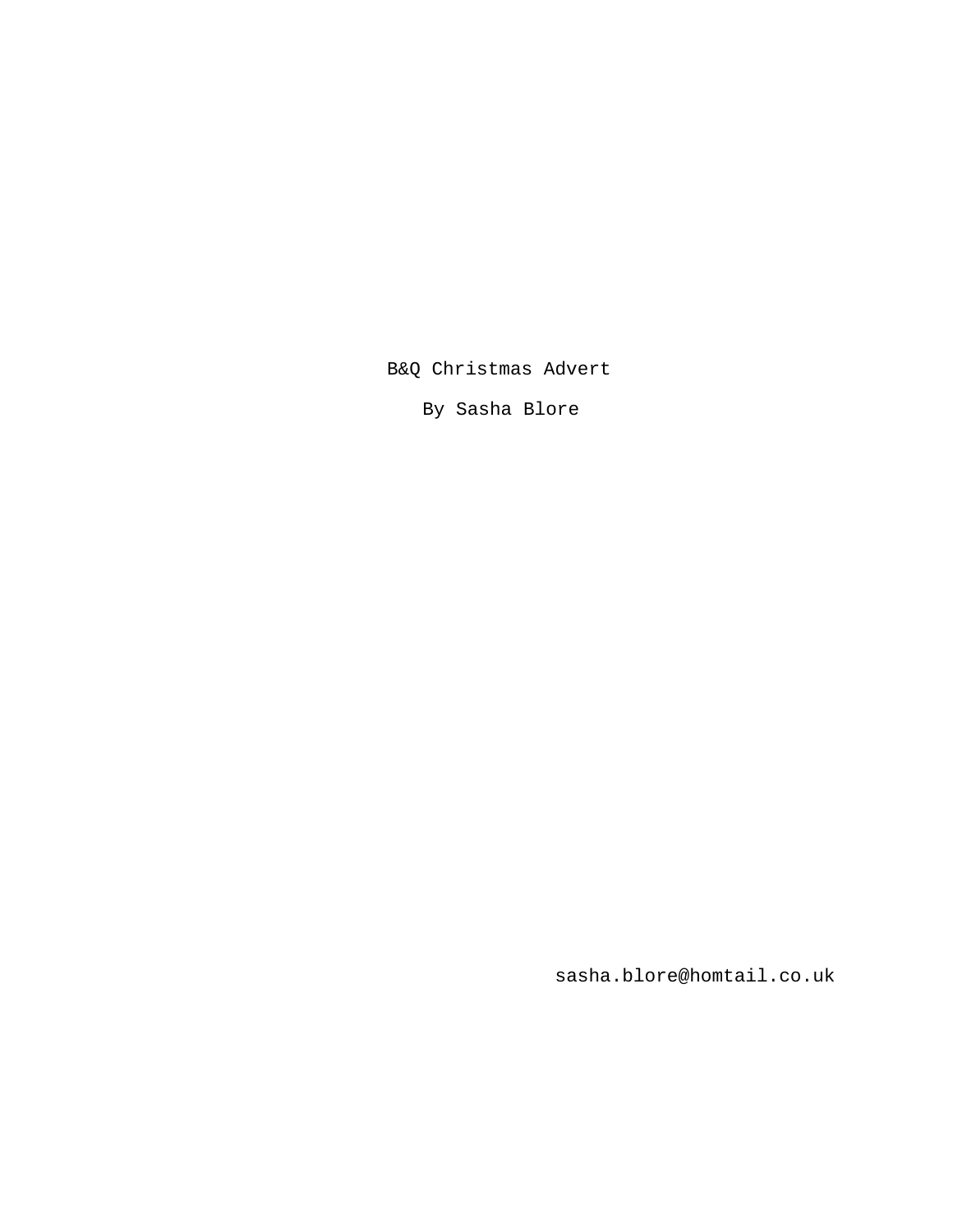EXT.STREET-DAY

It's snowing with clouded grey skies. A house is in the foreground, a stark contrast to the other houses which are adorned with Christmas lights and decorations.

LILY (6) stares glumly out of the frosted window in a Santa hat. Her clothes have holes in and she's shivering, her breath barely steaming up the window. A DOG, clearly distressed circles the road outside before looking right at Lily.

INT.HOUSE-DAY

Lily lets out a small tear before wiping it away with her holey glove and looking towards her FATHER in the opposite room, asleep on the couch, surrounded by beer bottles, his shirt revealing his bulging stomach. He snores loudly almost in tune with the football chants from the television.

Lily tip-toes to the hallway, grabbing a jumper from the coat hook as she does so and leaves the house quietly.

EXT.STREET-DAY

Lily steps out into the snow, wrapping her arms around herself, still holding the jumper. she walks cautiously to the Dog who, at first, is scared and backs away but then gives Lily's hand a sniff before nudging her with his head for a stroke. she tenderly strokes his head before wrapping her jumper around him and hugging him to keep him warm. The Dog has no collar.

Lily looks around but there is no-one in sight.

EXT.NEIGHBOUR 1'S HOUSE-DAY

Lily knocks on the door and an ELDERLY WOMAN answers.

LILY (SIGNED): Is this your dog?

The woman shakes her head and shuts the door.

EXT.NEIGHBOUR 2'S HOUSE-NIGHT

Lily knocks on another door. A MIDDLE-AGED MAN opens the door.

> LILY (SIGNED): Is this your dog?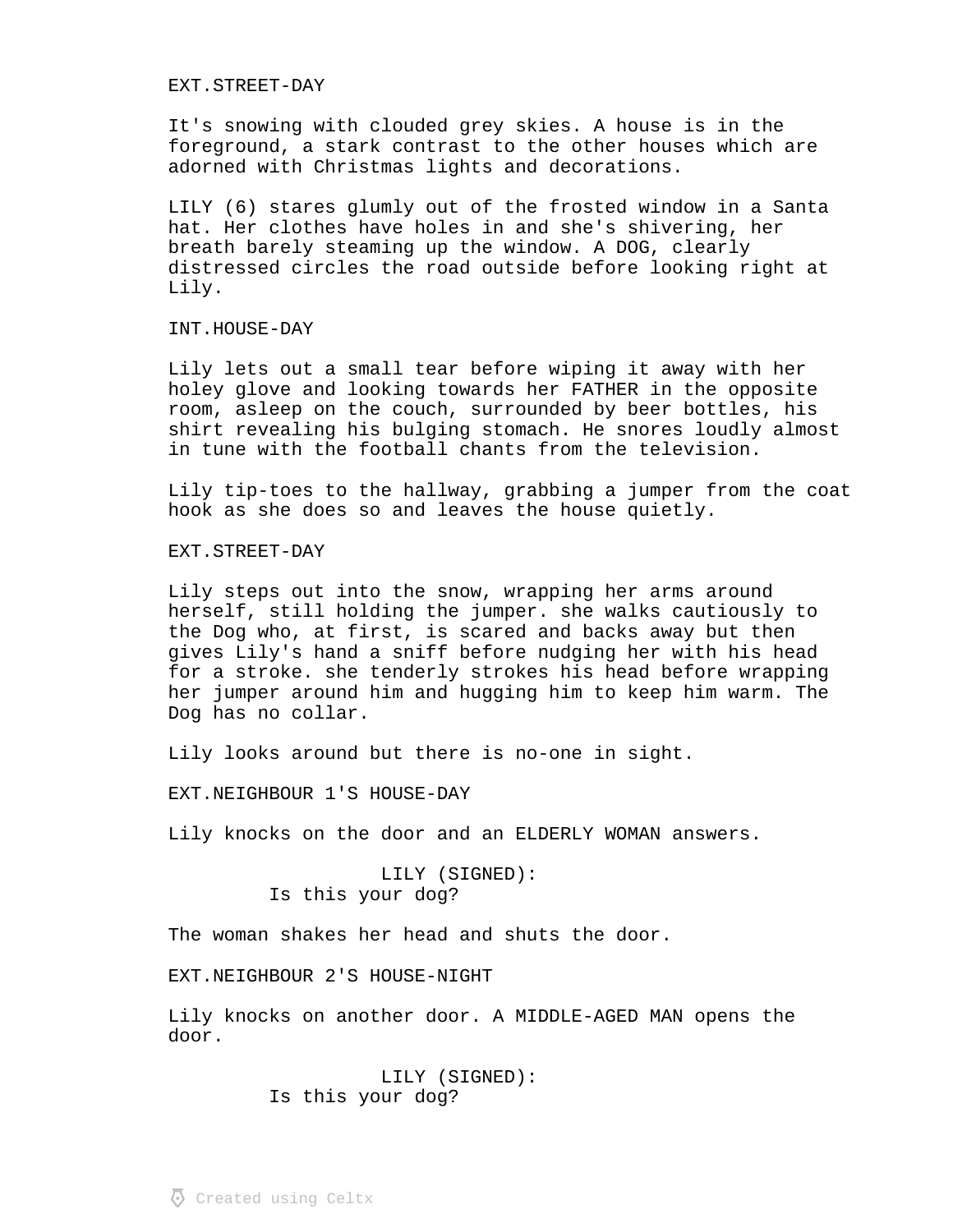The young man looks panic-stricken and just stares for a moment before holding up his index finger and running inside, Lily looks at the Dog before he returns with a pen and paper.

Lily scrawls on the paper before showing the man who shakes his head before taking back the pen and paper and closing the door.

Lily slumps down on the front step and looks at the Dog before crying. The Dog licks her face, wiping away her tears. She giggles.

EXT.STREET-NIGHT

Lily's Father stomps out of the front door angrily and Lily runs to him, hugging him tightly. He seems shocked and doesn't really know what to do before he hugs her tightly. He sees the dog and bends down to Lily.

> FATHER (SIGNED): What's this?

> > LILY (SIGNED):

a dog

FATHER (SIGNED): and what's he doing here?

LILY (SIGNED): He has no place to go. Please can we help him?

The father pulls out his wallet and it's almost empty. Just a few coins. Lily's face falls. The Father stands up and leads a sobbing Lily inside. The Dog sits in the street, watching Lily walk away.

INT.HOUSE-NIGHT

Lily looks out of the same window again, tears streaming down her face, watching the Dog on the street who sits across the road, shivering. Her eyes brighten and she grabs her crayons and some paper, drawing intensely all through the night.

INT.HOUSE-DAY

Lily lies asleep at her desk and awakens, slowly remembering the dog. She jumps up and grabs the papers, running off and grabbing her jumper as a paper falls.

Lily's Father comes downstairs, yawning when he spots the